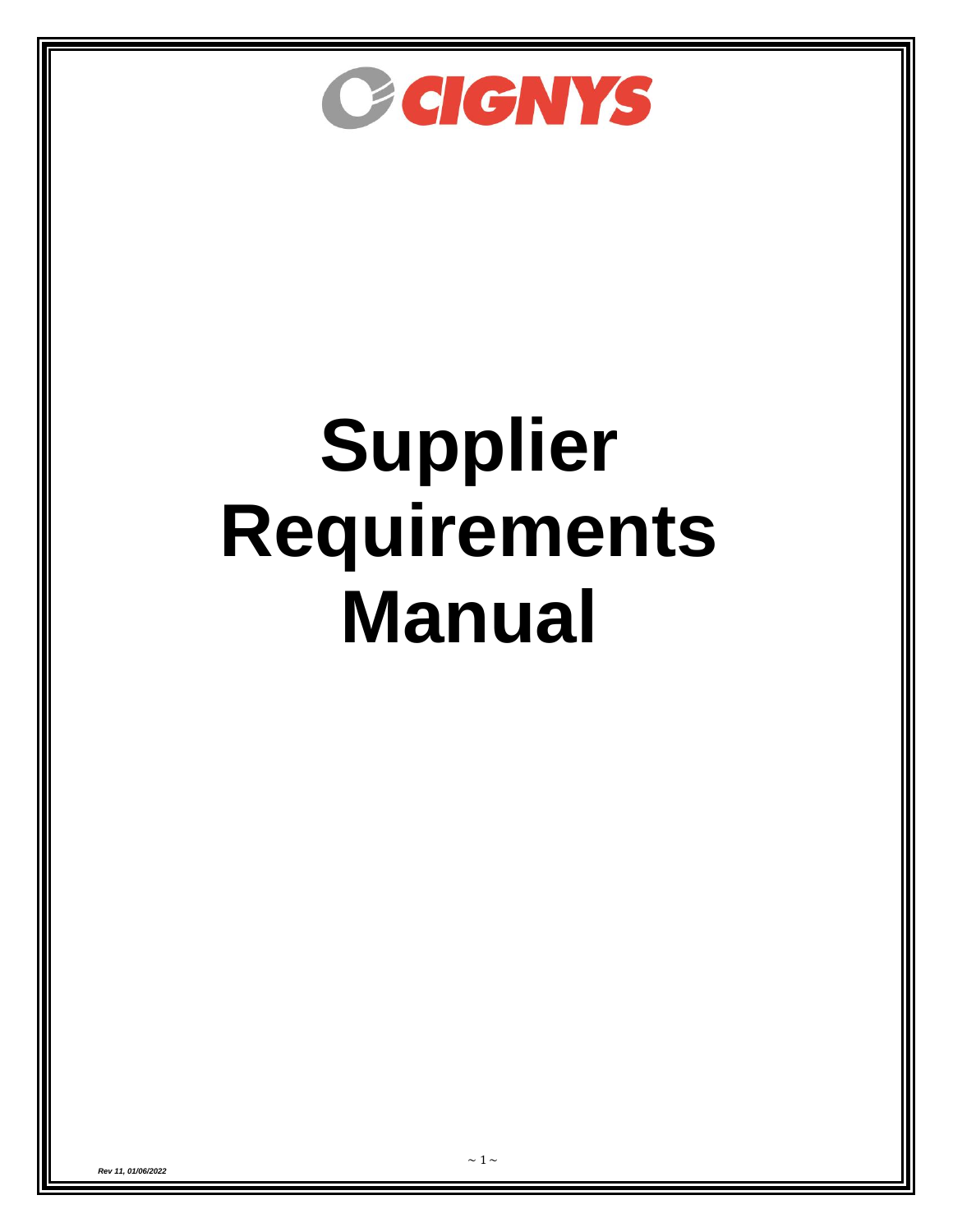

# *Table of Contents*

| L    |                                                                     |
|------|---------------------------------------------------------------------|
|      |                                                                     |
|      |                                                                     |
| 1.0  | Shared Responsibilities Between CIGNYS and its Suppliers  4         |
| 2.0  |                                                                     |
| 3.0  |                                                                     |
| 4.0  |                                                                     |
| 5.0  |                                                                     |
| 6.0  |                                                                     |
| 7.0  |                                                                     |
| 8.0  | Premium Freight/Fees for Late Deliveries and Nonconforming Product8 |
| 9.0  |                                                                     |
| 10.0 |                                                                     |
| 11.0 |                                                                     |
| 12.0 |                                                                     |
| 13.0 |                                                                     |
| 14.0 |                                                                     |
| 15.0 | Supplier ITAR & Government Documentation Requirements11             |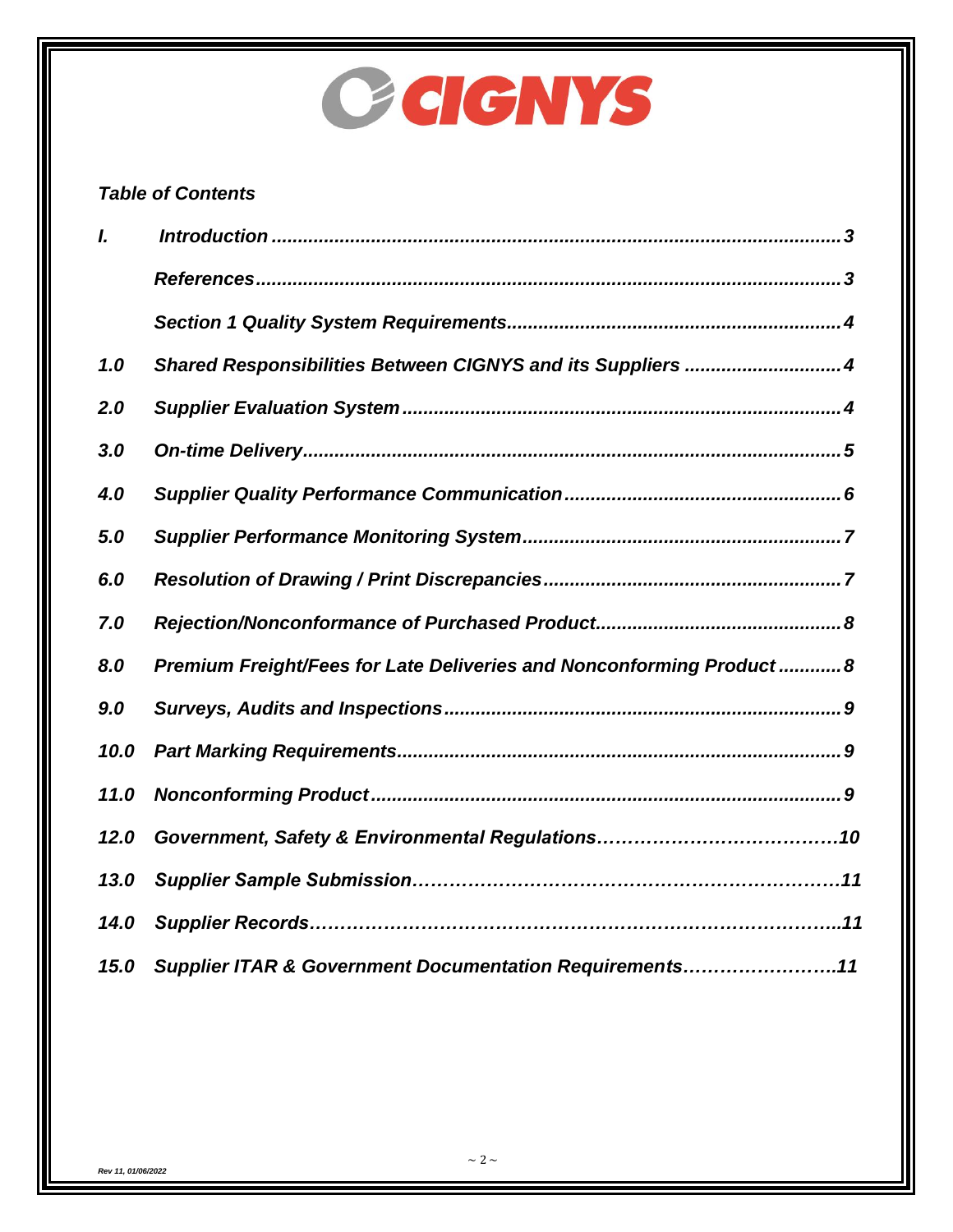

# **I. Introduction**

The world is both competitive and demanding with ever increasing levels of customer expectations for both product performance and reliability and related certifications of both processes and products.

Our objective is to develop a reputation of excellence in manufacturing standards, products and processes that support our customers. In order to achieve this, continual improvement initiatives will be the strategy practiced to sustain a desired outcome.

Purchased materials/services from our suppliers are a vital ingredient identified for success. The purpose of this manual is to define the basic systems and procedures we require our suppliers to adhere to in order to ensure that their quality responsibilities are completely understood and executed as required and recorded for evidence of conformance in all areas.

The contents of the Supplier Requirements Manual are in addition to and an elaboration of the terms and conditions contained in the CIGNYS, aka Saginaw Products Corporation and its Subsidiaries, purchase orders and other binding legal agreements entered between the parties relating to the supplier relationship (Supplier Contract(s)). To the extent that a conflict or ambiguity may arise between the terms and conditions of the CIGNYS Purchase Orders and the contents of the Supplier Requirements Manual, the order of precedence shall be: 1) the CIGNYS Purchase Order(s) and 2) the SRM (Supplier Requirements Manual) or contact the buyer as listed on the purchase order for further direction.

It is the intention of CIGNYS to develop a long-term partnership with those suppliers who can consistently achieve these standards. Together we can provide the desired level of quality necessary to satisfy all of our customer's needs. All references to CIGNYS in this manual refer only to CIGNYS and not to any affiliated organizations, customers or other suppliers.

Please review and understand this manual. Feel free to copy it for any members of your organization that require this information. It is your responsibility as the supplier to determine if any printed copies are at the correct revision level as listed on the CIGNYS website. It is considered a proprietary document and should not be made available to anyone outside your company.

# **References:**

The following publications will help in better understanding the requirements established in this manual.

- ISO-9001 Standard, latest edition
- Aerospace SAE AS-9100 Standard, latest edition
- AS-9102 Standard, latest edition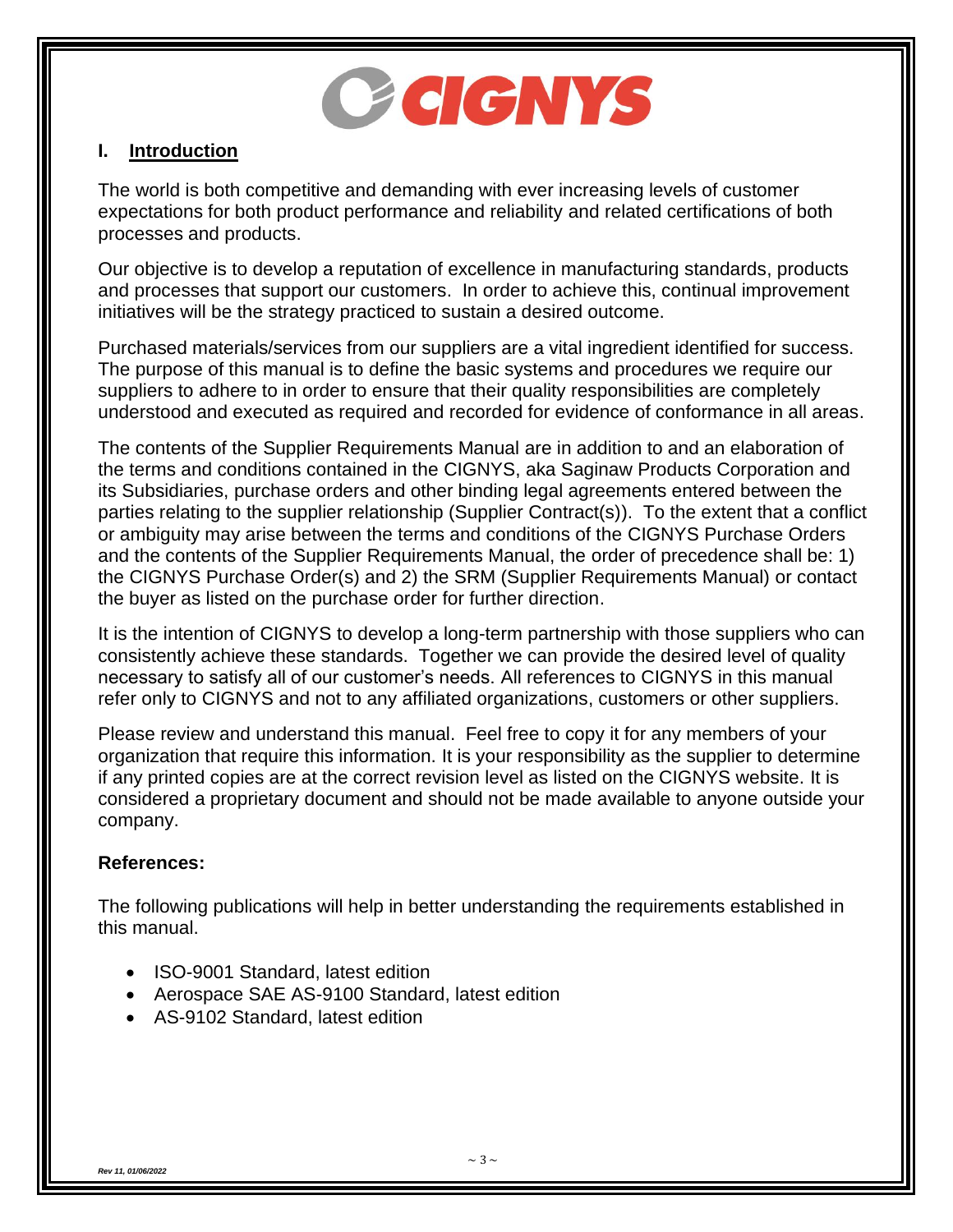

# **Section 1**

# **Quality System Requirements**

# **1.0 Shared Responsibilities between CIGNYS and its suppliers**

- 1.1 CIGNYS will provide the purchasing requirements for purchased materials and services. This information includes specifications and record requirements that are part of the normal flow down requirements from our customers through CIGNYS to you, the supplier.
- 1.2 Changes to our purchasing requirements will be documented and communicated to you in a timely manner by the buyer listed on the purchase order. *No verbal revisions to purchase order or document requirements will be honored nor should they be accepted by you the supplier*. Only the listed buyer or Purchasing Management Personnel has the authority to make revisions to the purchase order in anyway.
- 1.3 Adequate lead time will be given to fill the purchase requirements as agreed to and outlined in our purchasing documents. The lead time and due date must be strictly adhered to and can only be changed with documented approval from CIGNYS Purchasing Representative.
- 1.4 Suppliers will be provided with feedback information regarding nonconformance and late deliveries. All non-conformances and late deliveries will be included in our supplier monitoring system.
- 1.5 Suppliers are strictly forbidden to entice, bribe or supply unreasonable gifts to any employee of CIGNYS

# **2.0 Supplier Evaluation System**

2.1 All critical suppliers are perpetually monitored for Performance on Delivery and Quality as agreed to in the purchase order accepted by the supplier. The purchasing documents form the basis for the specific product, quality and delivery requirements including price.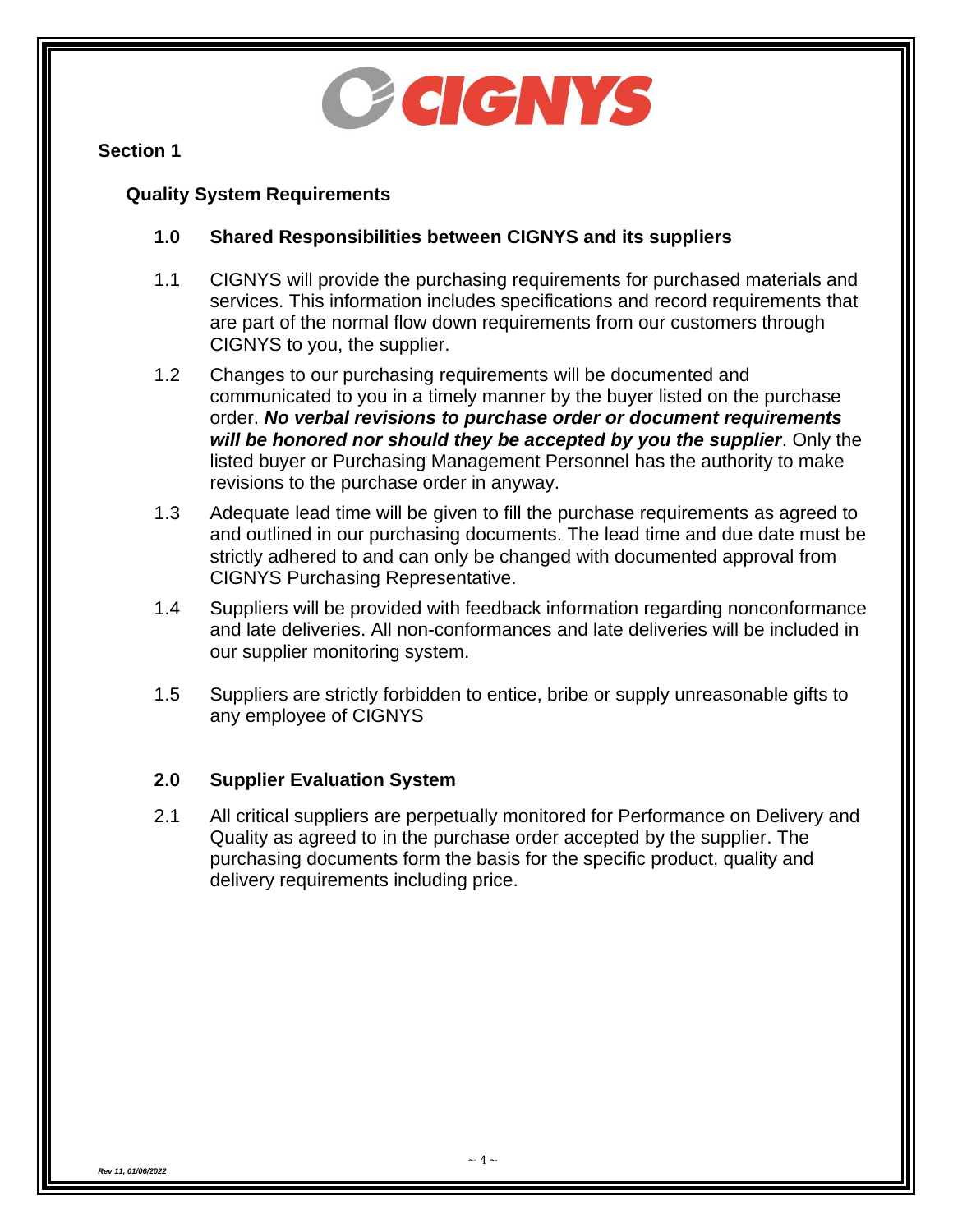

- 2.2 The initial evaluation system begins with the communication of your capabilities to CIGNYS Purchasing or Management Representative. This information can include such items as:
	- Certifications and accreditations you may have received
	- Customer feedback and audit results
	- Equipment lists with capacities
	- Brochures
	- Contact information or contact lists
	- Samples of product with inspection records
	- Capabilities and Processes you employ in your organization
	- Status regarding your Quality Management System.
	- Financial documents and forms.

This information will assist us in categorization as a "Potential Aerospace or Commercial Supplier". As of January 1, 2011, we require all "Aerospace Content Suppliers" to be compliant and preferably registered to at least ISO-9001 Quality System Standard. As an Aerospace AS-9100 supplier, we are required to use only top Quality Suppliers and we trust this is your goal also. Compliance to ISO-9001 or Aerospace AS-9100 requirements is evident by Third Party Certification. If your organization is identified as a "Potential" Aerospace Supplier and you are not registered, an onsite audit will be performed by our Quality Personnel.

2.3 Suggestions for improvements to existing products can be submitted to the buyer as listed in the Purchase Order. The information will be submitted to the Engineering Department Personnel for review.

#### **3.0 On-time Delivery**

- 3.1 Due dates as listed on the Purchase Order or purchasing information communicated to you are the date(s) the order / material is due on the dock at the location listed on the Purchase Order and **not the ship date out of your facility.** You are required to meet the date as listed or to communicate problems or delays to the buyer listed on the purchase order as soon as determination is made the delivery date will not be met for any reason.
- 3.2 Late deliveries will require the supplier to furnish CIGNYS Buyer:
	- 1) A new firm delivery date
	- 2) Reason for the product or service being late
	- 3) If requested, formal corrective action
- 3.3 Continuous, on-time delivery of purchased products and outsourced services is critical to CIGNYS in order to meet our customers' needs and expectations.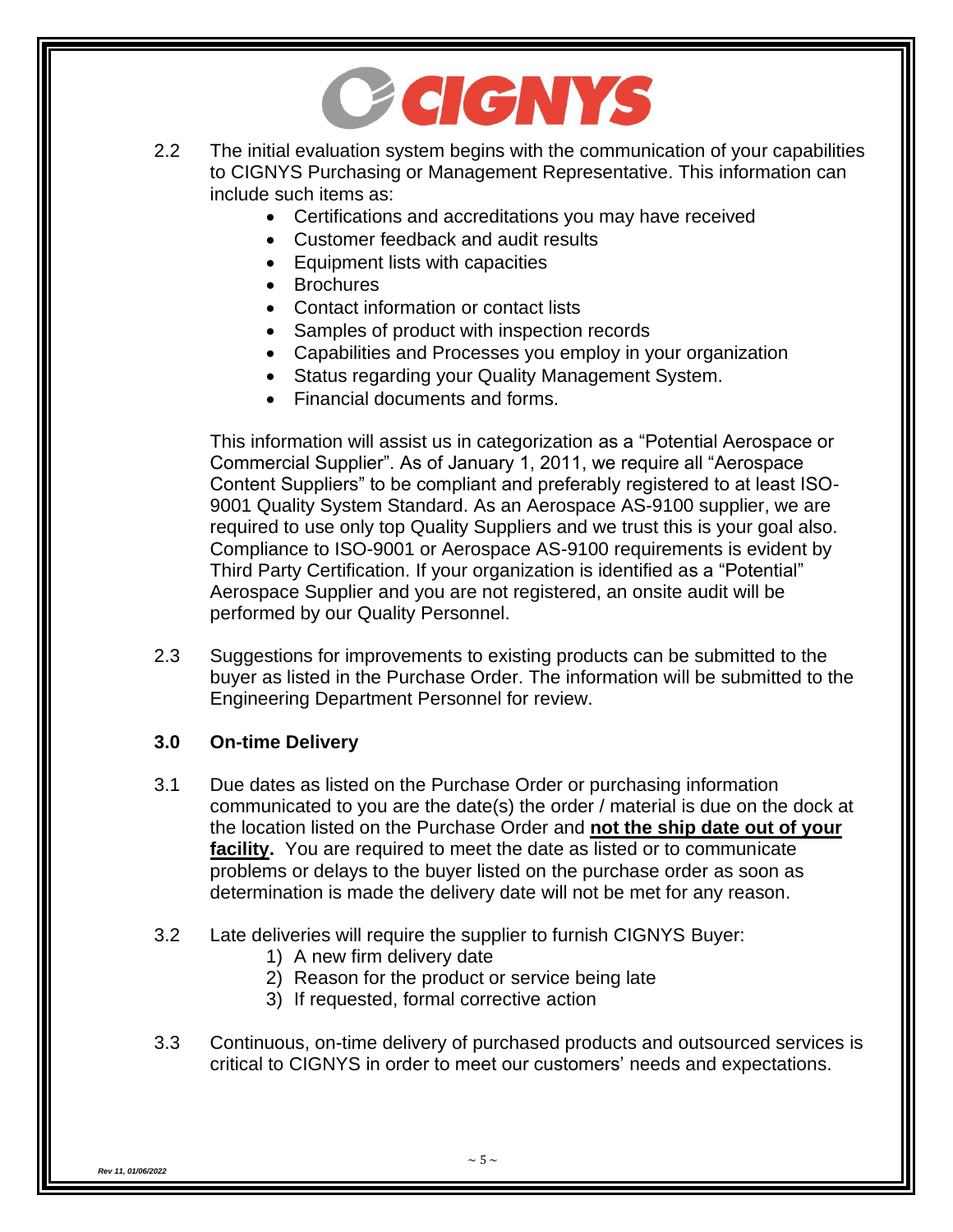

# **4.0 Supplier Quality Performance Communication**

4.1 All products received at CIGNYS are expected to be as specified on the purchase order/requisition and other related prints, drawings and specifications. Drawings are listed on each purchase order and can be obtained from CIGNYS or other government or commercial agencies that publish and control the documents.

# 4.2 Certificates of Conformance must contain the following information:

- Raw Material: certifications must include the applicable specification for the material being purchased. Chemistry and physical property results are also a requirement for inclusion into the certification.
- Processes with measureable results (plating, painting, heat treating, etc.): Certificates must specify in detail the standard/specification used, i.e. Specification, type, grade, class, etc.; and the actual measurement results in a range to record and document the conformance to specification.
- **EXECT** Inspection Reports to the assigned drawing.
- $\blacksquare$  All Certifications and C of C's are to be attached or included with the Packing Slips.
- An original signed C of C with a Signature and title of authorized representative must be received with the shipment.
- 4.3 CIGNYS will notify your organization of defective material that is identified during receipt or processing at our facility and its disposition. Internal DMR's (Defective Material Reports) are issued to the Purchasing Personnel and are tracked for action and closure by Quality Personnel. Quick decisive action is expected to mitigate the effects of the nonconformance. Purchasing will require the corrective action taken to be detailed and communicated in writing. It is critical that products conform fully to the purchase order, drawing and related specifications. It is expected that your organization controls processes and performs required inspections to products to ensure that all products meet or exceed requirements.
- 4.4 Formal "Corrective Action" in response to nonconformance is not considered a "punishment" but rather a tool in determination of root cause. Application of Corrective Action will include documentation from your organization as to what will be done to correct the nonconformance and prevent a recurrence. All Corrective Action will be reviewed by Quality Management Personnel who will work with the supplier and the CIGNYS Buyer to ensure the issue has been properly and completely addressed.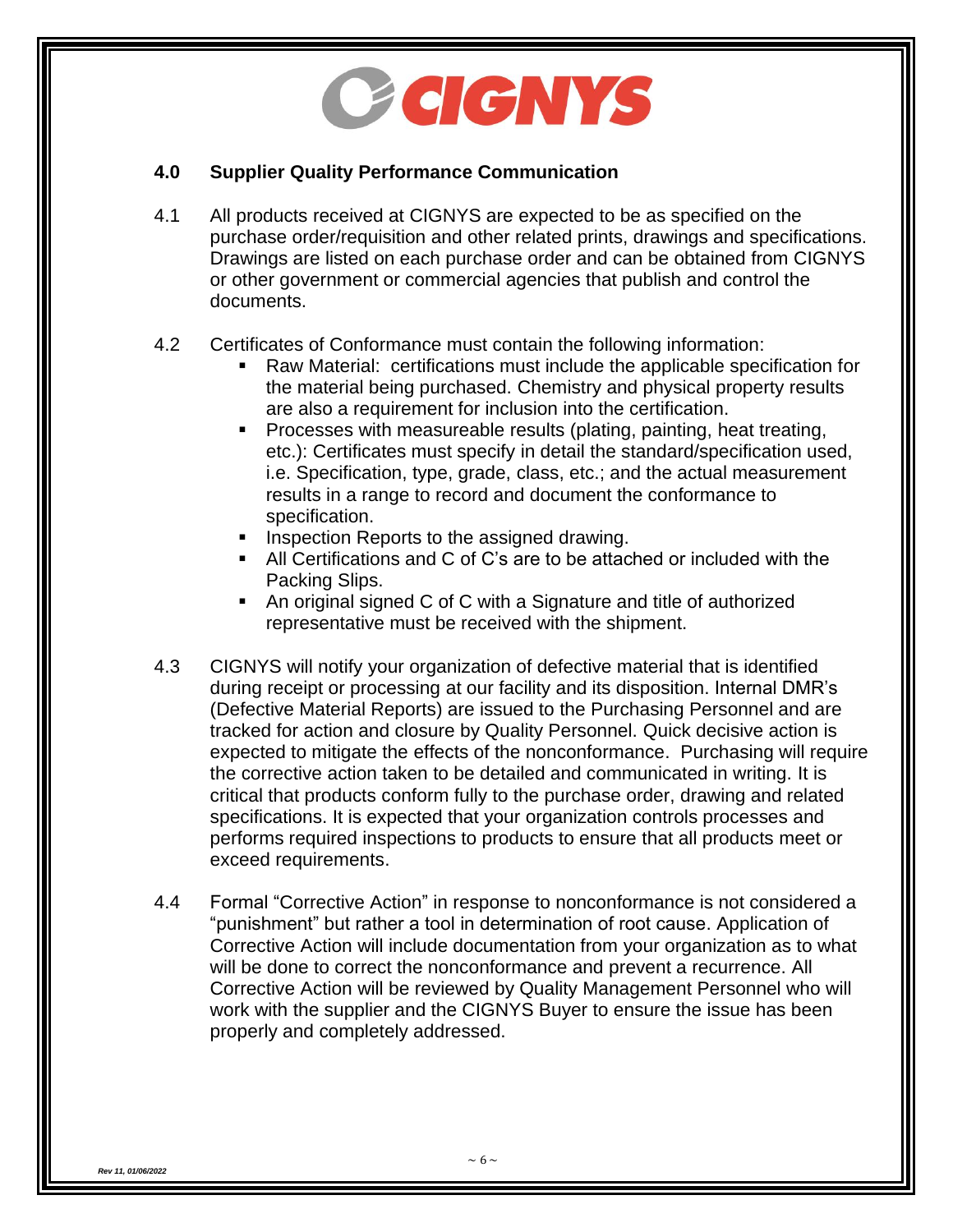

4.5 Debits may be issued for any rework, materials, or premium freight costs that are incurred by CIGNYS due to the nonconforming issues for delivery or product quality.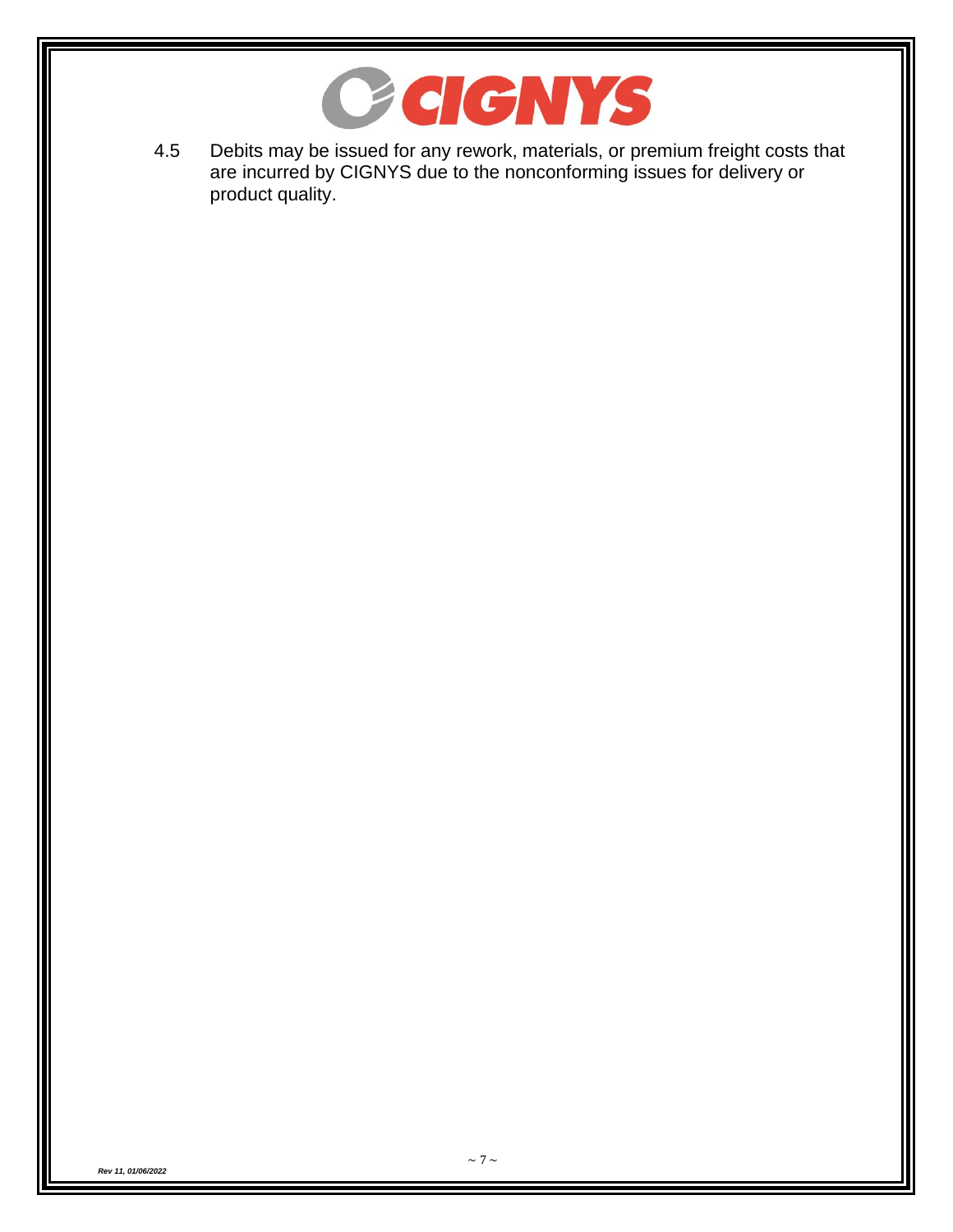

4.6 All CIGNYS Customer Requirements that require flow down to our suppliers will be listed in the purchasing information to the supplier. All documented requirements are to be followed and if you have questions or issues the Buyer is to be notified of any conflict or issues. These requirements are further outlined in Section 15 of this manual.

### **5.0 Supplier Performance Monitoring System**

- **5.1** All Suppliers who supply raw materials, outsourced services, calibrations, testing and component parts will be perpetually monitored to evaluate performance. Our "Approved Supplier Lists" is reviewed on a routine basis to identify suppliers who are having recurring issues regarding delivery and nonconforming product or any contractual issues.
- 5.2 Three issues in quality or delivery for a rolling three month period will put the supplier in a "Probationary" status with regard to the Approved Supplier Listing and also requires documented action by the supplier to correct the issue.
- 5.3 Six successive orders are tracked for performance and if the issues are not resolved the supplier is put on a "Do Not Use" status.
- 5.4 Failure to correct poor performance will result in removal from the active supplier list, and future purchases will be suspended. Good performance results in a lasting relationship and future business with CIGNYS. If at any time you feel that a nonconformance has been unjustly issued, please contact the Purchasing Representative at CIGNYS.

#### **6.0 Resolution of Drawing / Print Discrepancies**

- *6.1* If there are discrepancies in any of the purchase requirements or related documentation, please contact the Purchasing Representative authorizing the purchase for resolution or clarification. Do not assume you have the answer or can correctly determine the information content in our behalf. A careful review of the purchase order, specifications and related purchasing information is imperative on your part with all issues communicated to our Purchasing Representative. *Resolution of the issue direct with CIGNYS Staff outside of the named Buyer on the PO is not allowed.*
- 6.2 It is the supplier's responsibility to control drawing revision levels and specifications. If there are any questions, it is better to ask the question than to proceed with incorrect information. The drawing revision, specification revision levels are communicated to your organization in the purchasing documentation.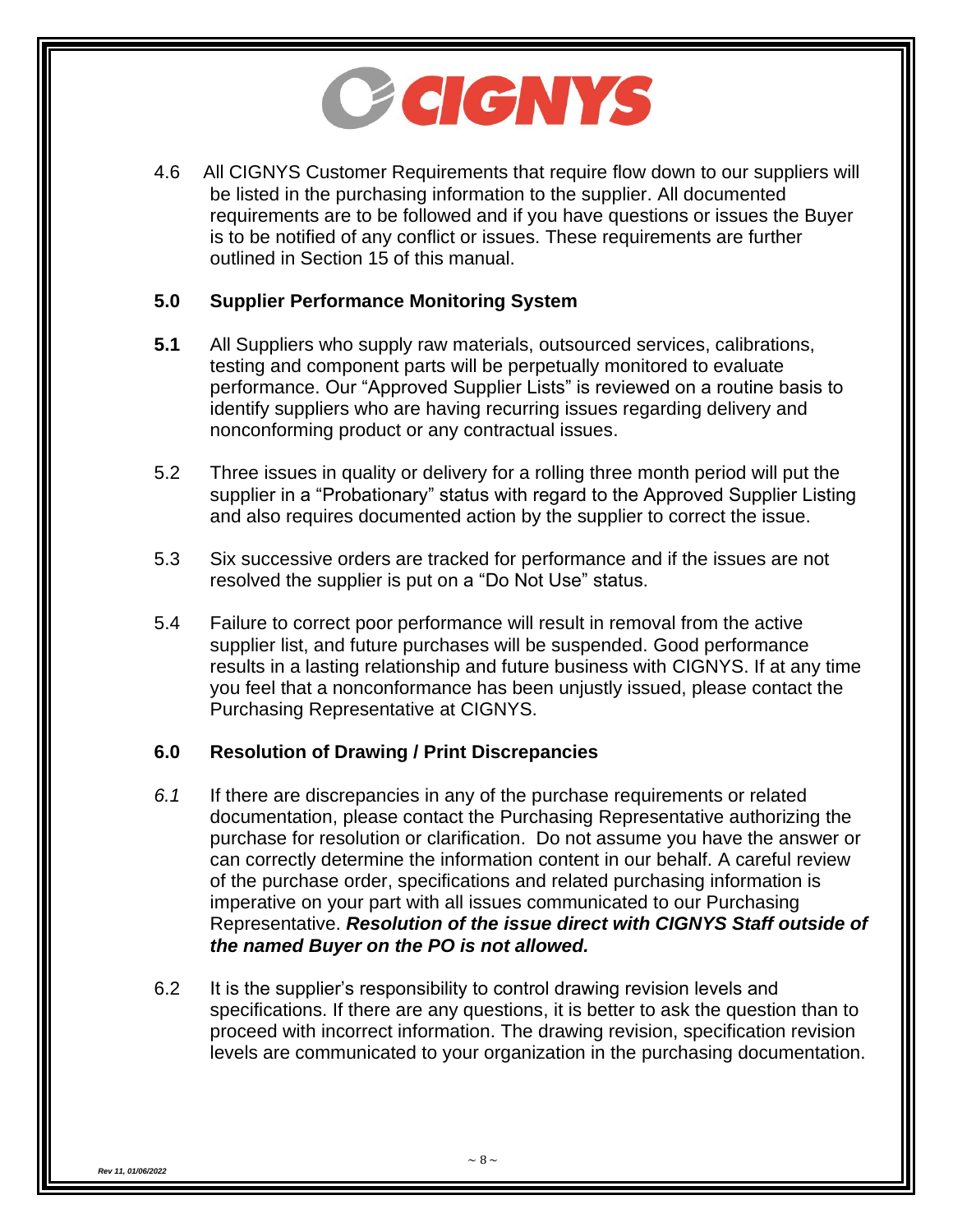

# **7.0 Rejection/Nonconformance of Purchased Product**

- 7.1 If CIGNYS rejects purchased product or service because of nonconformance to specification or drawing requirements, we will communicate the issue via a "Defective Material Report" or a "Corrective Action Report" to address the action needed, which may consist of:
	- Return to the supplier for rework
	- Return to the supplier for scrap
	- Authorization to scrap product at CIGNYS and replace at credit cost.
	- Sorting onsite at the CIGNYS facility identified in the "Defective Material Report"
	- Processing a "Corrective Action Report"

If the reject is discovered at CIGNYS' customer, or in the field, the supplier will be charged all costs associated with the issue and corrective action resulting from the issue. The supplier may also be held responsible for resulting charges imposed by CIGNYS customer, such as warranty claims or costs associated with a recall campaign.

- 7.2 Nonconforming product identified at CIGNYS will be documented on a DMR internally and the supplier contacted by the Buyer or Quality Personnel for corrective actions. All costs incurred by CIGNYS for sorting, rework, expediting of shipments and processing costs are debited to the supplier in question.
- 7.3 CIGNYS is to be notified of any nonconforming product that has shipped to our locations once you have identified the issue. CIGNYS does not allow any product that is not to the drawing or specification to be shipped unless specifically approved through a deviation. Deviation forms can be obtained by the supplier from the CIGNYS Buyer listed on the purchase order.

# **8.0 Premium Freight/Fees for Late Deliveries and Nonconforming Product**

- 8.1 Premium freight, for any reason that you are behind schedule to the due date as agreed upon, will be at the *Supplier's* expense. You will be required to notify CIGNYS if for any reason you must expedite the order to us.
- 8.2 Please supply the Buyer with tracking information in order for CIGNYS to maintain updated delivery information.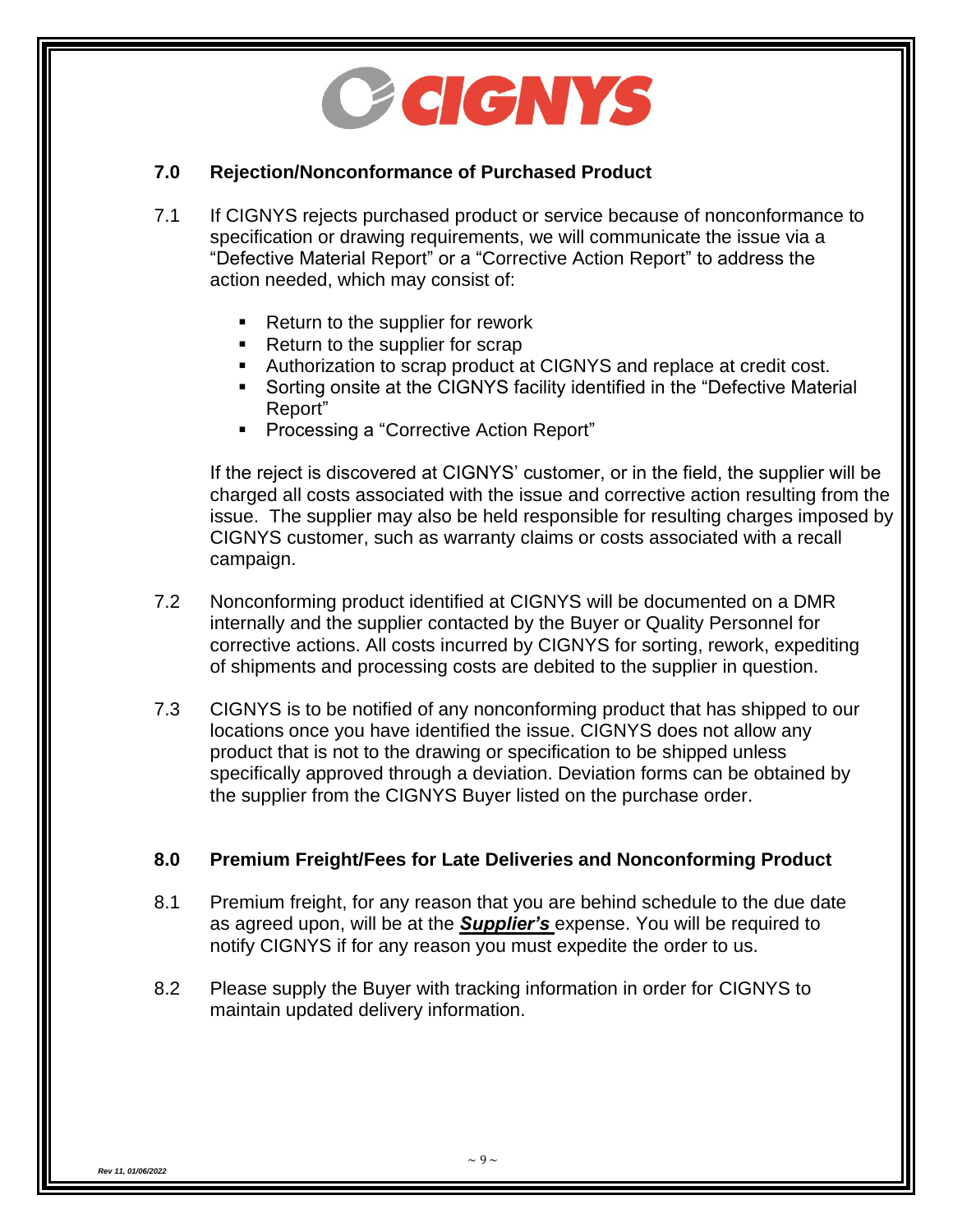

#### **9.0 Surveys, Audits and Inspection**

- 9.1 At times it may be required to have CIGNYS' Quality Personnel or our customer's representative inspect product and review your Quality System at your location. If the need arises, we will notify your organization in advance.
- 9.2 Internal Audits/Supplier Visits may be needed to ensure us that your Quality System is in place and functioning correctly. Internal audits at your location(s) may be outsourced to a third party independent auditor or Government Auditor as appropriate based on our customer's requirements. Suppliers are encouraged to respond positively in these inspection and audits or document reasoning to the CIGNYS Buyer why it is not allowed for audits and inspections to take place in your facility.

#### **10.0 Part Marking Requirements**

- 10.1 All products supplied to CIGNYS must be correctly and **positively** identified on receipt. Small parts that are packaged in boxes, containers, and plastic bags are to have each unit identified with the appropriate number or identification and lot information.
- 10.2 Specific part marking intended to be etched or engraved directly on the products are to be located on the product in the designated location per the CIGNYS buyer or if noted on the drawing in the exact location as identified. Working surfaces are not to have any type of engraving or etching identifications on them.

# **11.0 Supplier Internal Nonconforming Product**

11.1 Any nonconforming product returned by CIGNYS must be correctly processed upon receipt at your location. All paperwork will state that the product returned was non-conforming with documentation that identifies the specific issues/issues. Your organization is responsible to ensure that the records and documentation that accompany the replacement product contain information certifying that the matter was resolved and what actions took place.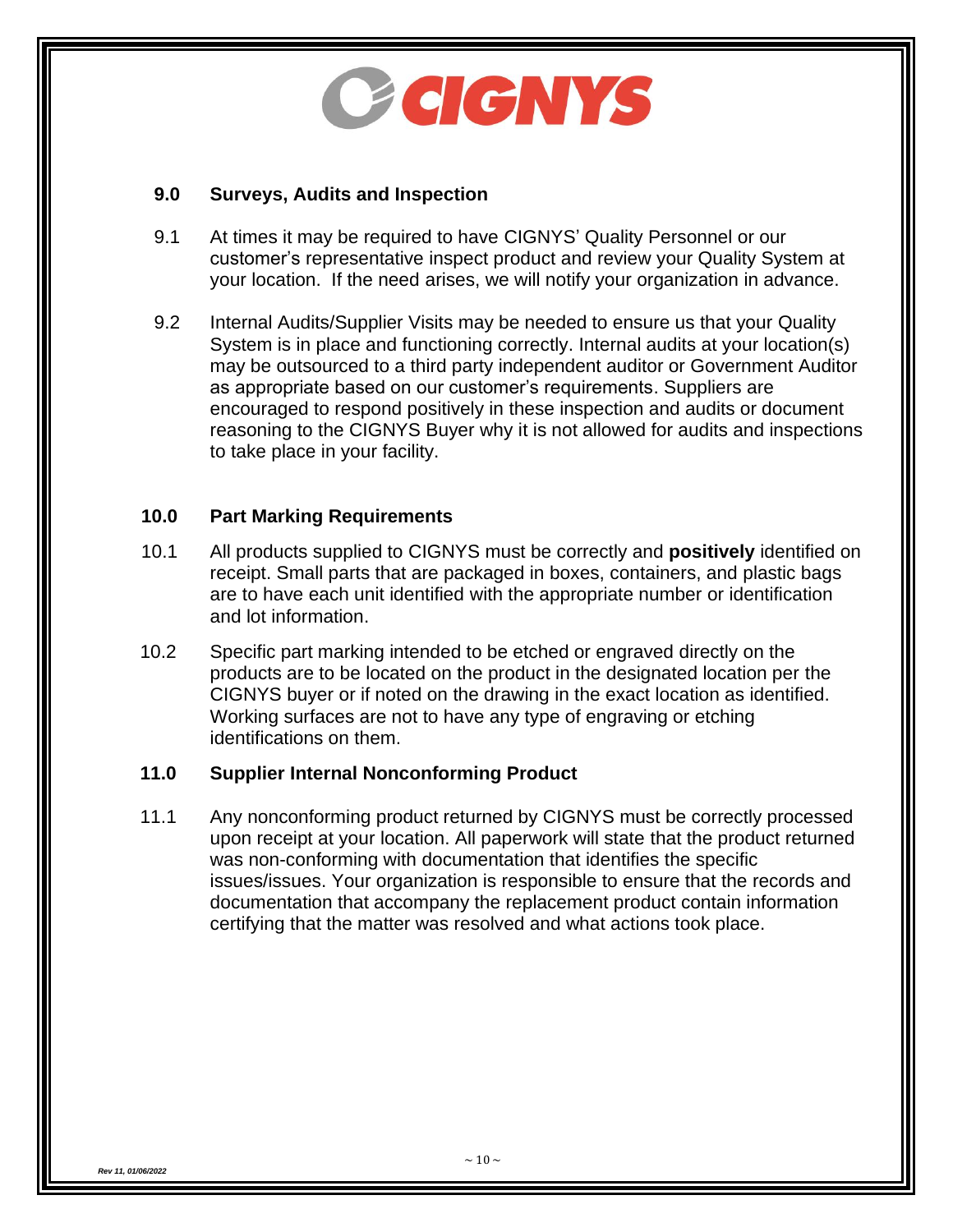

- 11.2 If you identify Non-Conforming material while still in your facility, it is expected that you will segregate it and control it from affecting CIGNYS. It is required by CIGNYS that any scrap be destroyed and rendered unusable. This will prevent scrap product from potentially being allowed in the product stream. Your organization is not allowed to conduct MRB or disposition to nonconforming Product. This must be requested to the Quality Department at CIGNYS.
- 11.3 Any nonconforming material that has been shipped in error to CIGNYS and discovered to be defective will require that CIGNYS be notified immediately so we can contain the material and quarantine it our facility.
- 11.4 Any acceptance of known non-conforming material must be made by CIGNYS prior to shipment and documented to identify the CIGNYS Personnel authorizing the shipment.
- 11.5 A document specifically listing the following information is required to be sent:
	- Part Numbers
	- Purchase Order Number
	- Print Specification / Dimension
	- Actual Condition of the Non-Conformance

#### **12.0 Government, Safety & Environmental Regulations**

- 12.1 All purchased materials will satisfy current governmental and safety constraints on restricted, toxic and hazardous materials as well as environmental, electrical and electromagnetic considerations. Restricted Chemicals, Agents and Materials banned by the EPA, Federal Regulation or CIGNYS may not be used or incorporated into any orders.
- 12.3 The supplier is responsible for submission of an SDS sheet to CIGNYS on request or for any new shipment or change in material supplied to CIGNYS.

#### **13.0 Supplier Sample Submission**

13.1 All sample submission requirements will be directed in the Purchase Order by the CIGNYS Buyer. Objective evidence of conformance to all dimensions, notes and specifications referenced in product drawings or specifications and purchase orders must be recorded. If there are any questions or concerns about the Sample submission requirements, please direct them in writing to the Buyer listed on the purchase order.

#### 13.2 **First Article Inspection Reports requested on the PO must use the AS 9102 Latest edition with complete records and the physical part used in the report tagged and provided with the AS 9102 report or Aerospace APQP/PPAP Process if specified.**